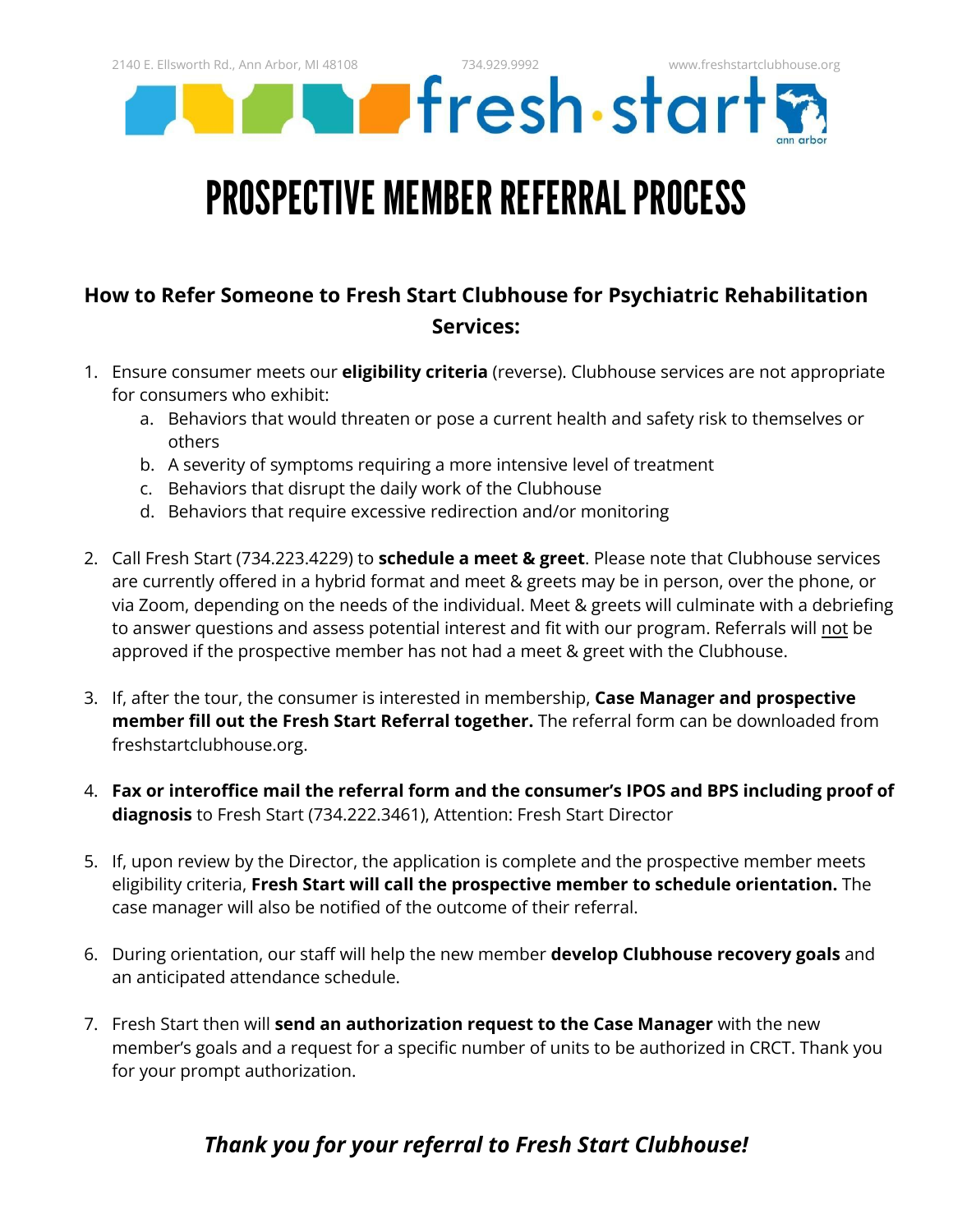

## **MEMBERSHIP ELIGIBILITY CRITERIA**

#### **Eligibility Criteria for Membership at Fresh Start Clubhouse:**

- 1. Must have a **primary diagnosis** of a serious mental illness (formerly Axis 1) such as **depression, bipolar, schizoaffective, or schizophrenia**. Functional impairment is due to SMI, not IDD or unmanaged personality disorder.
- 2. Must indicate an interest in **rehabilitation/recovery goals** (e.g. employment, education, housing, or social network goals).
- 3. Must be **18 years of age or older**.
- 4. Must be able to **independently meet self-care and safety needs**. As individuals are free to come and go as they like from the clubhouse, they must possess the necessary safety skills and judgment to move about the community without constant or one-on-one supervision.
- 5. **Cannot pose a threat** to the Clubhouse community or themselves. This includes risk of physical violence as well as damage to the collegial nature of the Clubhouse community.
- 6. Must be a client of **Washtenaw County Community Mental Health**.
- 7. Must have **had a meet & greet** with a staff member of the Clubhouse within the 6 months prior to applying for membership. To schedule, please call 734.223.4229.

#### **Our Mission**

**Fresh Start Clubhouse: A Member-Led Community Empowering People with Mental Illness**

#### **Our Vision**

**We envision a world where all people living with mental illness lead healthy, productive lives and have equal opportunity.**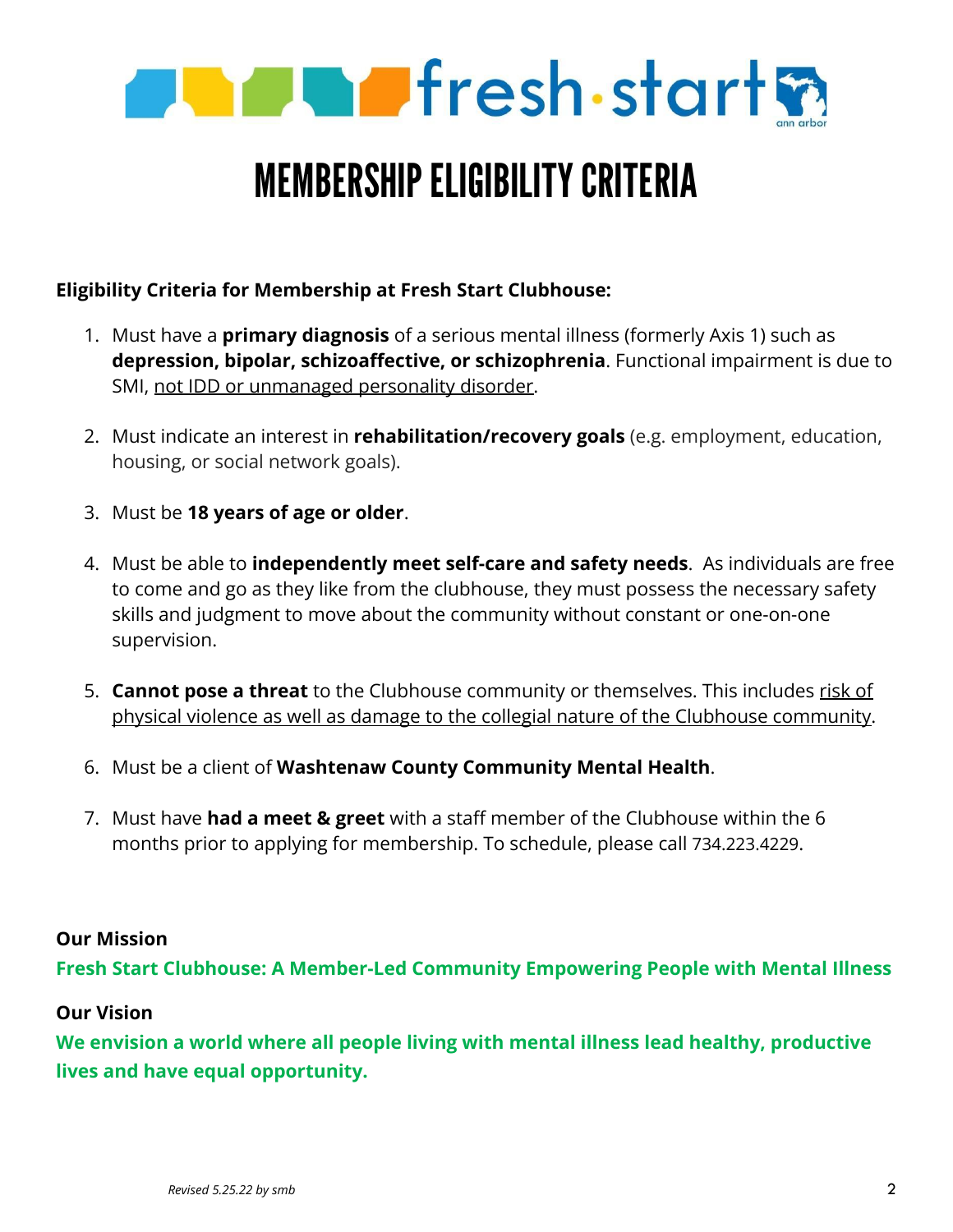

# PROSPECTIVE MEMBER REFERRAL FORM/APPLICATION

|                                           | <b>Prospective Member Contact Information &amp; Demographics</b> |  |  |  |  |                                                                                                          |  |  |
|-------------------------------------------|------------------------------------------------------------------|--|--|--|--|----------------------------------------------------------------------------------------------------------|--|--|
|                                           | $\Box$ check here if application is for a returning member       |  |  |  |  |                                                                                                          |  |  |
|                                           |                                                                  |  |  |  |  |                                                                                                          |  |  |
|                                           |                                                                  |  |  |  |  |                                                                                                          |  |  |
|                                           |                                                                  |  |  |  |  |                                                                                                          |  |  |
|                                           |                                                                  |  |  |  |  |                                                                                                          |  |  |
|                                           |                                                                  |  |  |  |  |                                                                                                          |  |  |
|                                           |                                                                  |  |  |  |  |                                                                                                          |  |  |
|                                           |                                                                  |  |  |  |  |                                                                                                          |  |  |
|                                           |                                                                  |  |  |  |  |                                                                                                          |  |  |
|                                           |                                                                  |  |  |  |  | Preferred Method(s) of Contact: phone text email Facebook other: ________________                        |  |  |
| reviewed prior to tour/meet & greet)      |                                                                  |  |  |  |  | Tour Date Fresh Start tour or meet & greet was completed: ________________________ (referral will not be |  |  |
|                                           |                                                                  |  |  |  |  | $\Box$ Therapist $\Box$ CRS $\Box$ Residence                                                             |  |  |
|                                           |                                                                  |  |  |  |  |                                                                                                          |  |  |
| <b>Medical &amp; Psychiatric Contacts</b> |                                                                  |  |  |  |  |                                                                                                          |  |  |
|                                           |                                                                  |  |  |  |  |                                                                                                          |  |  |
|                                           | Program/Team: ______________________                             |  |  |  |  |                                                                                                          |  |  |
|                                           |                                                                  |  |  |  |  |                                                                                                          |  |  |
|                                           |                                                                  |  |  |  |  |                                                                                                          |  |  |
|                                           | Home Mgr: __________________________                             |  |  |  |  |                                                                                                          |  |  |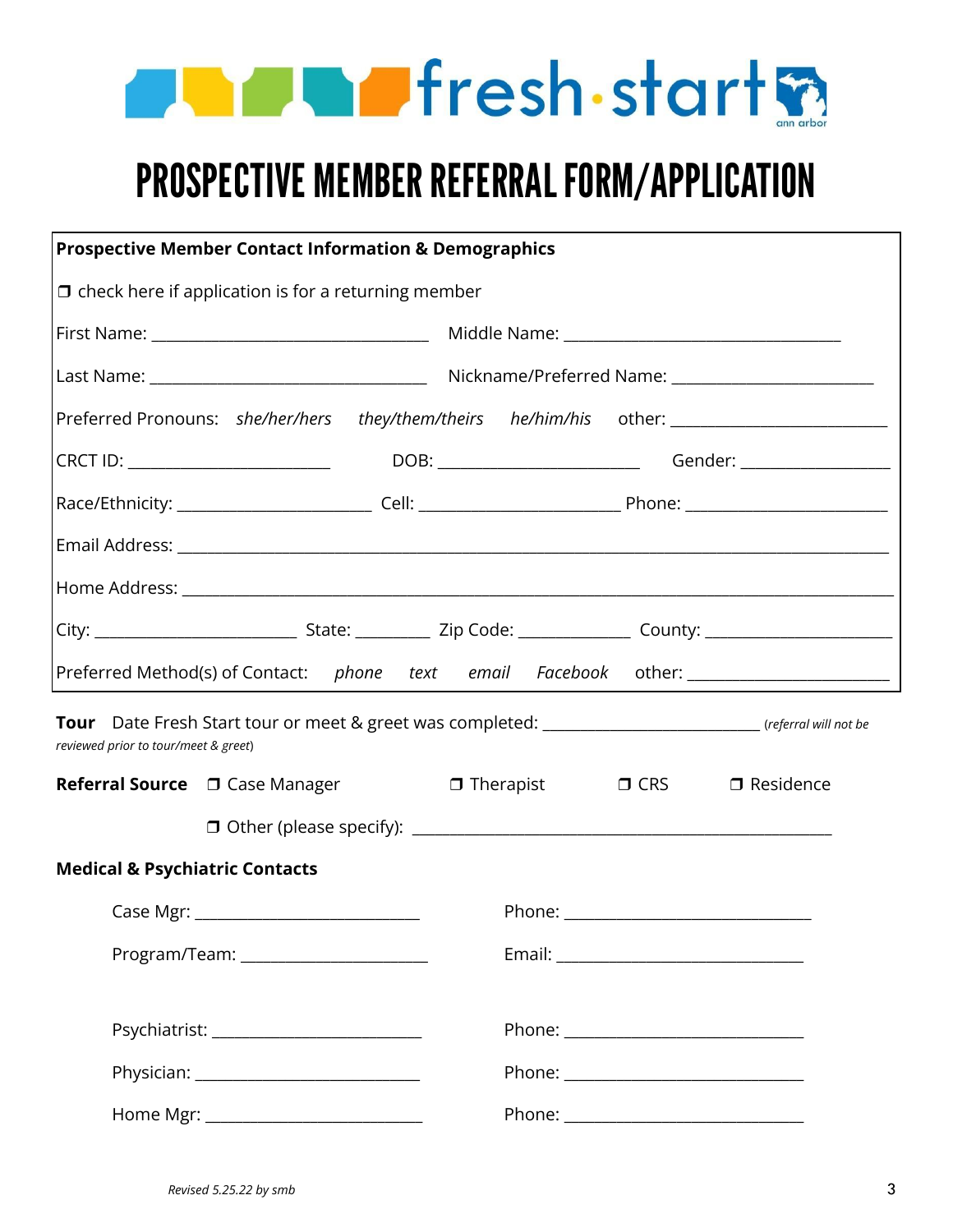| *see eligibility criteria  |                                                                                                                                                                                                                                |     |  |  |  |  |  |  |
|----------------------------|--------------------------------------------------------------------------------------------------------------------------------------------------------------------------------------------------------------------------------|-----|--|--|--|--|--|--|
| <b>Guardianship/Payees</b> |                                                                                                                                                                                                                                |     |  |  |  |  |  |  |
| Do you have a guardian?    | No l                                                                                                                                                                                                                           | Yes |  |  |  |  |  |  |
|                            |                                                                                                                                                                                                                                |     |  |  |  |  |  |  |
| Do you have a payee?       | No control to the North State of the North State of the North State of the North State of the North State of the North State of the North State of the North State of the North State of the North State of the North State of | Yes |  |  |  |  |  |  |
|                            |                                                                                                                                                                                                                                |     |  |  |  |  |  |  |
| <b>Emergency Contacts</b>  |                                                                                                                                                                                                                                |     |  |  |  |  |  |  |
|                            |                                                                                                                                                                                                                                |     |  |  |  |  |  |  |
|                            |                                                                                                                                                                                                                                |     |  |  |  |  |  |  |
|                            |                                                                                                                                                                                                                                |     |  |  |  |  |  |  |

**Are you able to be independent and manage your own self-care and safety needs?** *Fresh Start cannot provide one-to-one staff support. Members must have enough self-agency to make decisions about their own behavior and participation.*

**In your own words, why would you like to become a member of Fresh Start Clubhouse?**

**What recovery goals would you like to work on at Fresh Start?**

Relationship: \_\_\_\_\_\_\_\_\_\_\_\_\_\_\_\_\_\_\_\_\_\_\_\_\_\_\_\_\_\_\_\_\_\_\_\_\_\_\_\_\_\_\_\_\_\_\_\_\_\_\_\_\_\_\_\_\_\_\_\_\_\_\_\_\_\_\_\_\_\_\_\_\_\_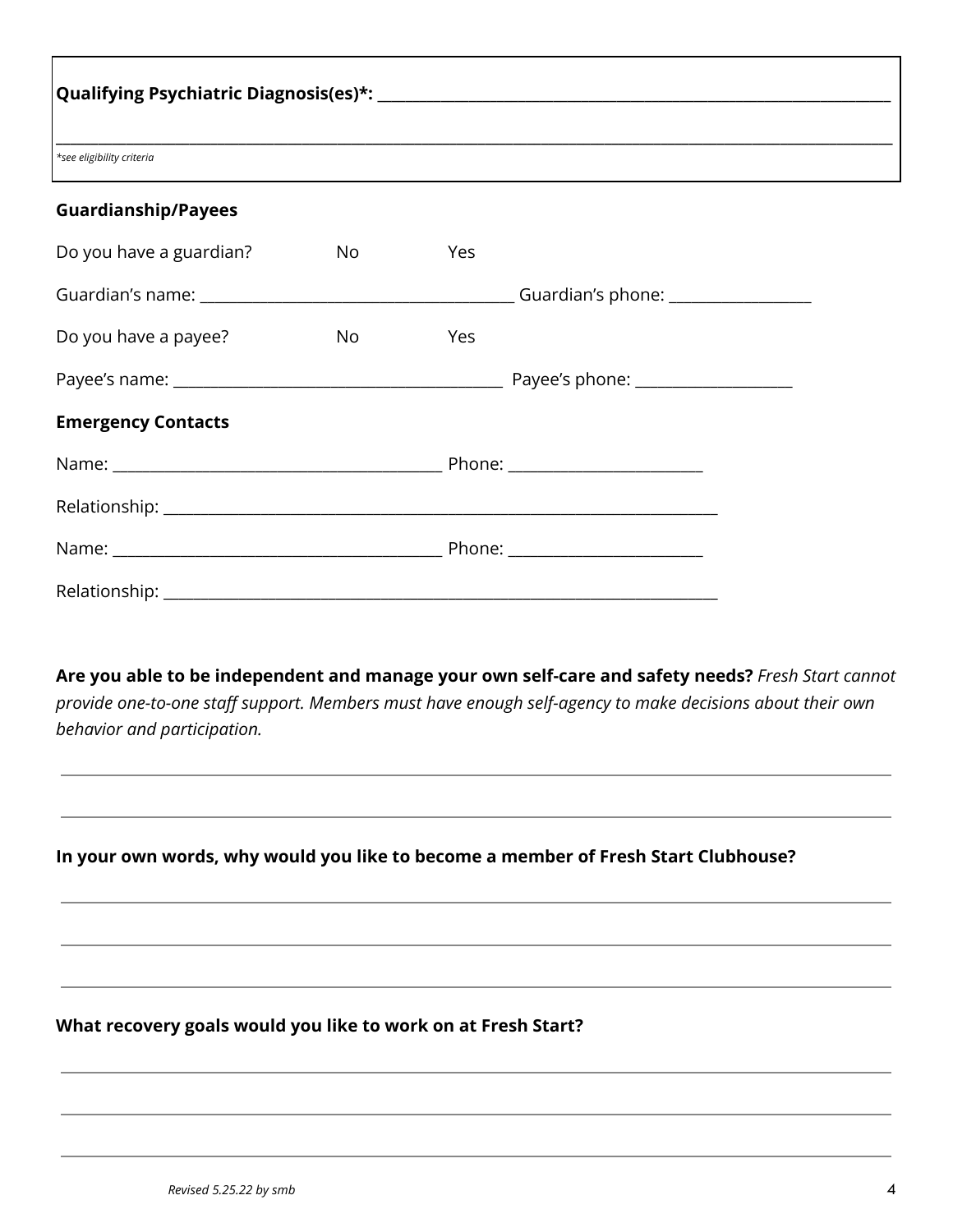| These questions will assist us in getting to know you better (please answer the questions thoroughly): |  |  |  |
|--------------------------------------------------------------------------------------------------------|--|--|--|
|--------------------------------------------------------------------------------------------------------|--|--|--|

**EVERYDAY LIFE:** What is a typical day like for you?

| Are you happy with how you are spending your time?                 | Yes | No | Somewhat |
|--------------------------------------------------------------------|-----|----|----------|
| HOBBIES: What do you enjoy doing in your free time?                |     |    |          |
|                                                                    |     |    |          |
| TALENTS/SKILLS: What are you good at doing?                        |     |    |          |
|                                                                    |     |    |          |
| FAMILY: Tell us about your family.                                 |     |    |          |
|                                                                    |     |    |          |
| FRIENDS: What is your social situation like? Do you have supports? |     |    |          |
|                                                                    |     |    |          |
| Is there anything else you would like us to know about you?        |     |    |          |
|                                                                    |     |    |          |
|                                                                    |     |    |          |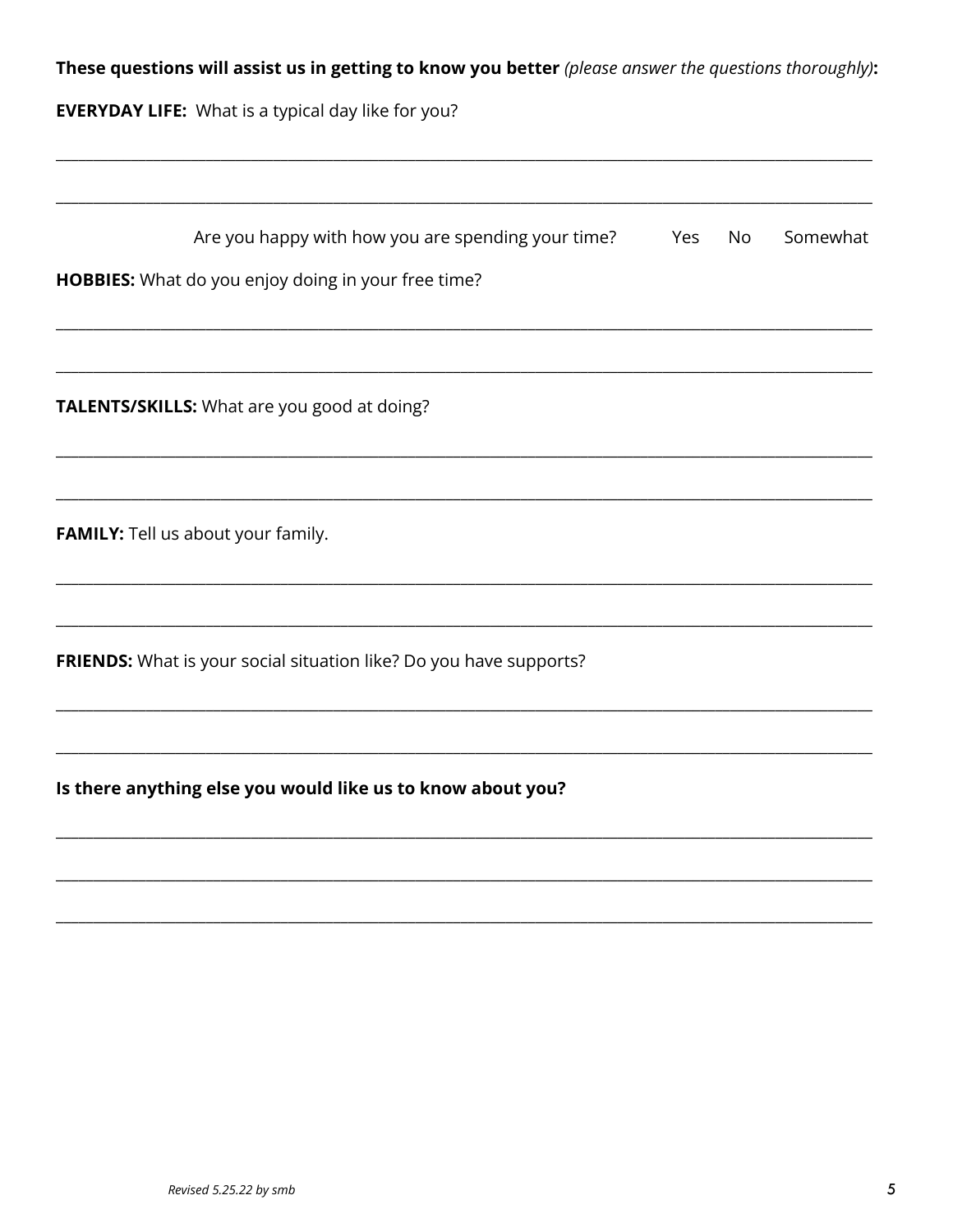**The remaining sections are mainly multiple choice and help us create a picture of our membership for administrator, funders, and accrediting bodies. This information is used in aggregate to demonstrate the needs and successes of our members. Your answers here will not impact your eligibility for membership.**

#### **EMPLOYMENT:**

#### **1. Are you currently employed?**

| Supported Employment                                                                                                                                                                                                          |                                   | Independent Employment      | Self Employment                       |                               | Not Working |  |  |  |  |  |
|-------------------------------------------------------------------------------------------------------------------------------------------------------------------------------------------------------------------------------|-----------------------------------|-----------------------------|---------------------------------------|-------------------------------|-------------|--|--|--|--|--|
| If yes:                                                                                                                                                                                                                       |                                   |                             |                                       |                               |             |  |  |  |  |  |
|                                                                                                                                                                                                                               |                                   |                             |                                       |                               |             |  |  |  |  |  |
| Approximate date you began working there: ____________________<br>Hourly wage: ___________________                                                                                                                            |                                   |                             |                                       |                               |             |  |  |  |  |  |
| Average number of hours worked per week: ________________                                                                                                                                                                     |                                   |                             |                                       |                               |             |  |  |  |  |  |
| What type of work do you do?                                                                                                                                                                                                  |                                   |                             |                                       |                               |             |  |  |  |  |  |
| Clerical                                                                                                                                                                                                                      |                                   | Janitorial Food Service     | Retail                                | Professional                  |             |  |  |  |  |  |
|                                                                                                                                                                                                                               |                                   |                             |                                       |                               |             |  |  |  |  |  |
|                                                                                                                                                                                                                               |                                   |                             |                                       |                               |             |  |  |  |  |  |
| If $\underline{no}$ :                                                                                                                                                                                                         |                                   |                             |                                       |                               |             |  |  |  |  |  |
| Have you worked before (ever)?                                                                                                                                                                                                | Yes                               | No                          | Have you worked in the last year? Yes |                               | No          |  |  |  |  |  |
| Are you interested in working?                                                                                                                                                                                                | Yes                               | No                          |                                       |                               |             |  |  |  |  |  |
| 2. Do you receive any community employment supports?                                                                                                                                                                          |                                   |                             |                                       |                               |             |  |  |  |  |  |
| N/A<br><b>MRS</b>                                                                                                                                                                                                             | MAP                               |                             |                                       |                               |             |  |  |  |  |  |
|                                                                                                                                                                                                                               |                                   |                             |                                       |                               |             |  |  |  |  |  |
| <b>EDUCATION:</b>                                                                                                                                                                                                             |                                   |                             |                                       |                               |             |  |  |  |  |  |
| 3. What is the highest level of education you've completed?                                                                                                                                                                   |                                   |                             |                                       |                               |             |  |  |  |  |  |
| Some high school                                                                                                                                                                                                              | High School Diploma<br><b>GED</b> |                             |                                       | <b>Vocational Certificate</b> |             |  |  |  |  |  |
| Some college                                                                                                                                                                                                                  | Associates                        | <b>Bachelors</b><br>Masters |                                       | PhD/Professional              | Post Doc    |  |  |  |  |  |
| Other: National Section of the Section of the Section of the Section of the Section of the Section of the Section of the Section of the Section of the Section of the Section of the Section of the Section of the Section of |                                   |                             |                                       |                               |             |  |  |  |  |  |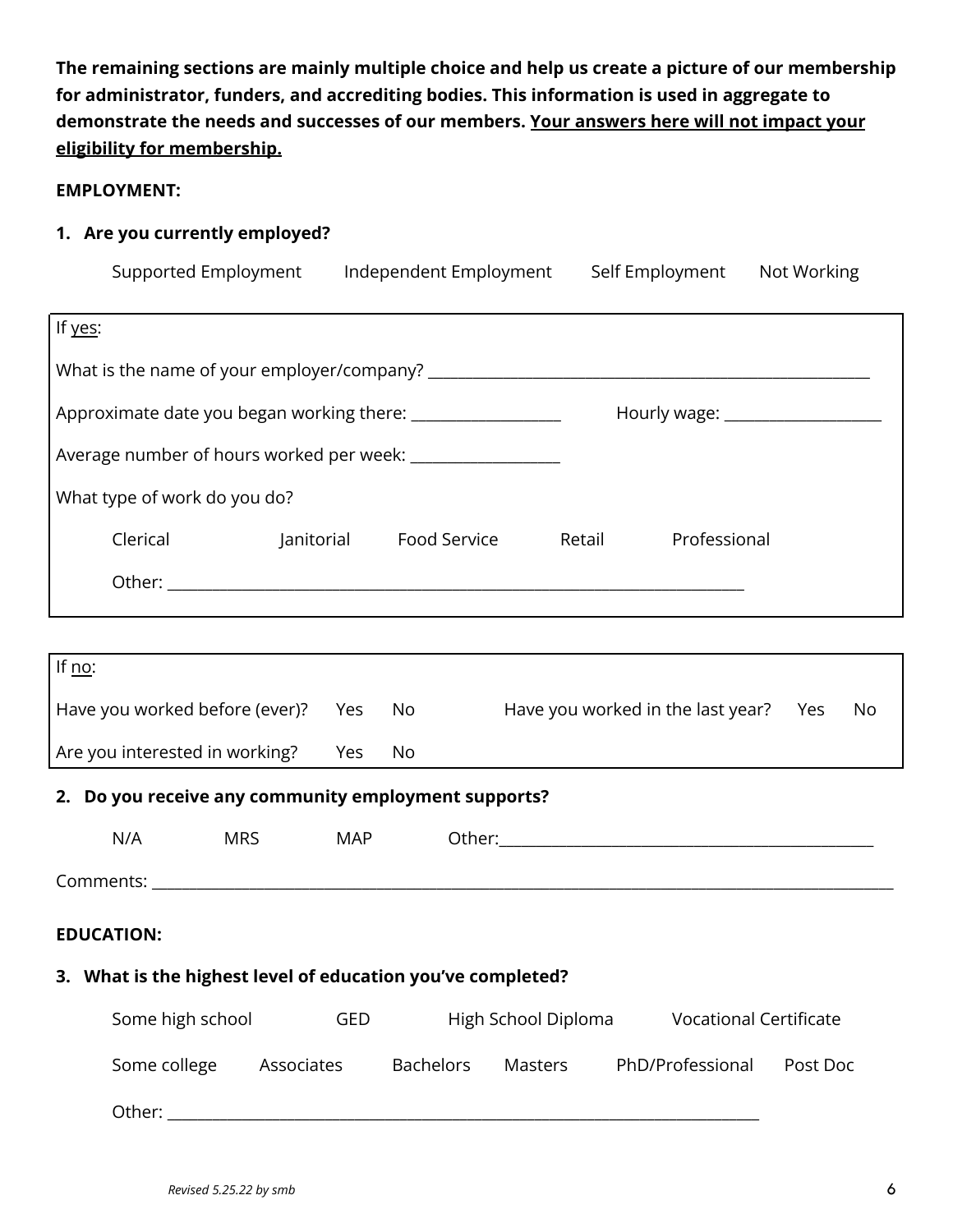#### **EDUCATION (cont.):**

| 4. Are you currently enrolled in school?                                         |           | Yes | No |                          |                                 |
|----------------------------------------------------------------------------------|-----------|-----|----|--------------------------|---------------------------------|
|                                                                                  |           |     |    |                          |                                 |
| What are you going to school for? GED Vocational Certificate Associates          |           |     |    |                          |                                 |
|                                                                                  | Bachelors |     |    | Masters PhD/Professional |                                 |
|                                                                                  | Post Doc  |     |    |                          |                                 |
| 5. Are you interested in going to school?                                        |           |     |    |                          | Yes No Already going to school  |
| If yes, why do you want to go to school?                                         |           |     |    |                          |                                 |
| GED College Degree                                                               |           |     |    |                          | Better Job Personal Development |
|                                                                                  |           |     |    |                          |                                 |
| 6. Do you receive any community education supports?                              |           |     |    |                          |                                 |
| N/A                                                                              |           |     |    |                          |                                 |
|                                                                                  |           |     |    |                          |                                 |
| <b>HOUSING:</b>                                                                  |           |     |    |                          |                                 |
| 7. What is your current housing situation?                                       |           |     |    |                          |                                 |
| Rent my house/apartment Own my house/apartment Live with family                  |           |     |    |                          |                                 |
| Group Home Houseless/Inadequate Housing Other: _________________________________ |           |     |    |                          |                                 |
| 8. Who do you currently live with?                                               |           |     |    |                          |                                 |
| Live Alone Spouse or Partner Family Friends                                      |           |     |    |                          | Roommates                       |
|                                                                                  |           |     |    |                          |                                 |
| 9. Have you been homeless/houseless in the past year?                            |           |     |    |                          |                                 |
| Yes<br>No                                                                        |           |     |    |                          |                                 |
| 10. Do you receive any kind of housing subsidy?                                  |           |     |    |                          |                                 |
| N/A<br>Section 8                                                                 |           |     |    |                          |                                 |
|                                                                                  |           |     |    |                          |                                 |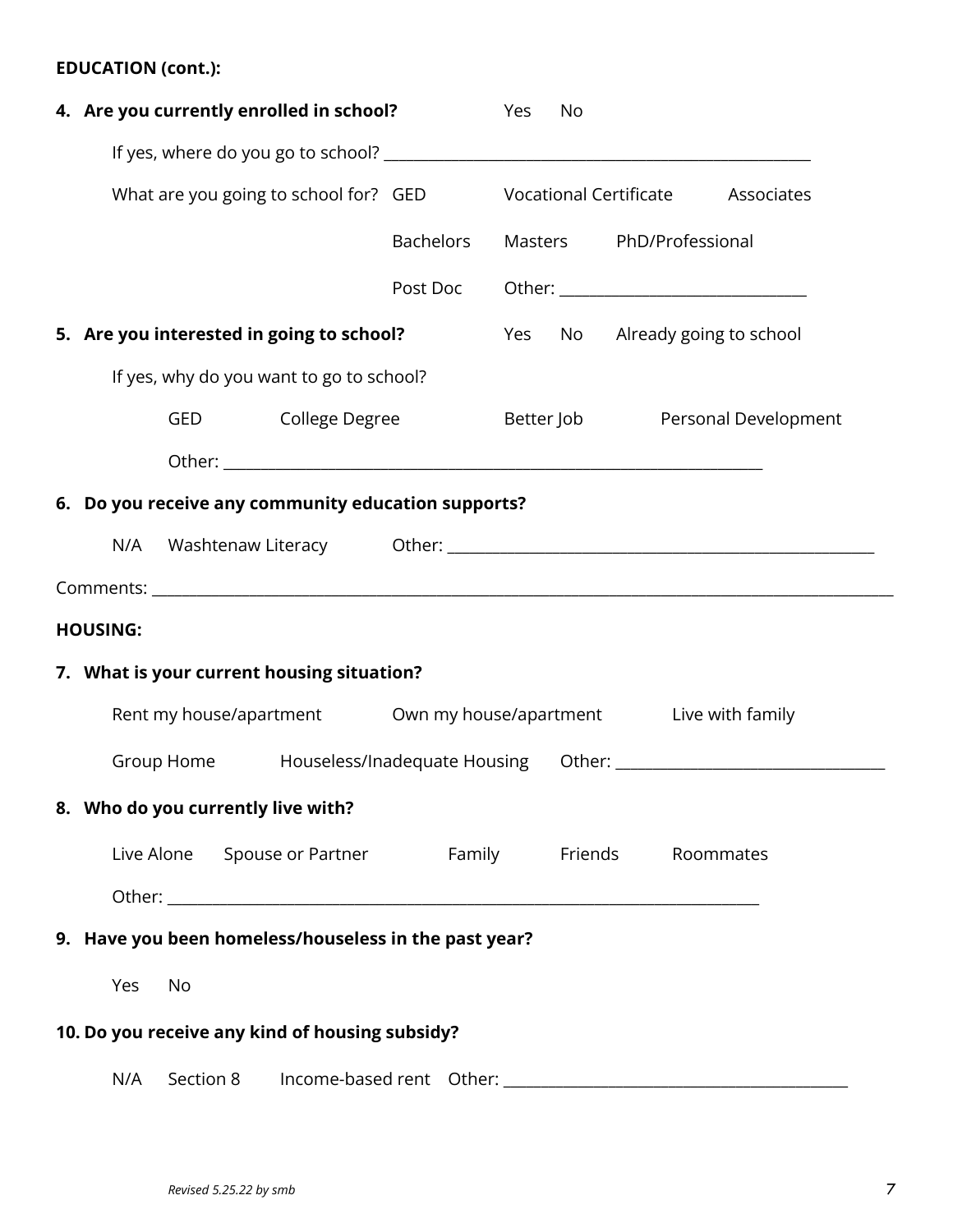| <b>HOUSING (cont.):</b>                                                             |                      |                |                  |                                                                                            |      |
|-------------------------------------------------------------------------------------|----------------------|----------------|------------------|--------------------------------------------------------------------------------------------|------|
| 11. Do you receive any community housing supports?                                  |                      |                |                  |                                                                                            |      |
|                                                                                     |                      |                |                  | N/A CLS Avalon Home Health Aide Other: 1980 1991 1992                                      |      |
|                                                                                     |                      |                |                  |                                                                                            |      |
| <b>TRANSPORTATION:</b>                                                              |                      |                |                  |                                                                                            |      |
| 12. How do you get around town?                                                     |                      |                |                  |                                                                                            |      |
|                                                                                     |                      |                |                  | drive my own car drive someone else's car public transit (bus or A-Ride) walk              | bike |
|                                                                                     |                      |                |                  | home staff ride with others Cab or Uber Other: _________________________________           |      |
|                                                                                     |                      |                |                  | 13. Do you pay for your own transportation Yes No I pay part of my transportation expenses |      |
| 14. Do you receive any other community transportation supports?                     |                      |                |                  |                                                                                            |      |
|                                                                                     |                      |                |                  |                                                                                            |      |
|                                                                                     |                      |                |                  |                                                                                            |      |
| <b>GOVERNMENT BENEFITS:</b>                                                         |                      |                |                  |                                                                                            |      |
| 15. Do you receive any government benefits? Circle all that apply                   |                      |                |                  |                                                                                            |      |
| Medicare                                                                            | Medicaid             |                |                  | SSI SSDI Bridge Card/Food Stamps Healthy Michigan/ACA                                      |      |
|                                                                                     | VA/Veterans Benefits |                |                  |                                                                                            |      |
| Comments: www.astronometer.com/                                                     |                      |                |                  |                                                                                            |      |
| <b>HEALTH &amp; WELLNESS:</b>                                                       |                      |                |                  |                                                                                            |      |
| 16. How many times have you had a psychiatric hospitalization in the last 6 months? |                      |                |                  |                                                                                            |      |
| 0 hosp.                                                                             | 1 hosp.              |                | 2 hosp.          | 3 or more hosp.                                                                            |      |
| 17. Do you have any health issues?                                                  |                      |                |                  |                                                                                            |      |
|                                                                                     |                      |                |                  | Hearing Impairment Visual Impairment Physical Disability HIV Other health issues           |      |
| 18. How would you describe your tobacco use?                                        |                      |                |                  |                                                                                            |      |
| Former user<br>no longer using                                                      |                      | No tobacco use | Mild tobacco use | Moderate to severe tobacco use                                                             |      |